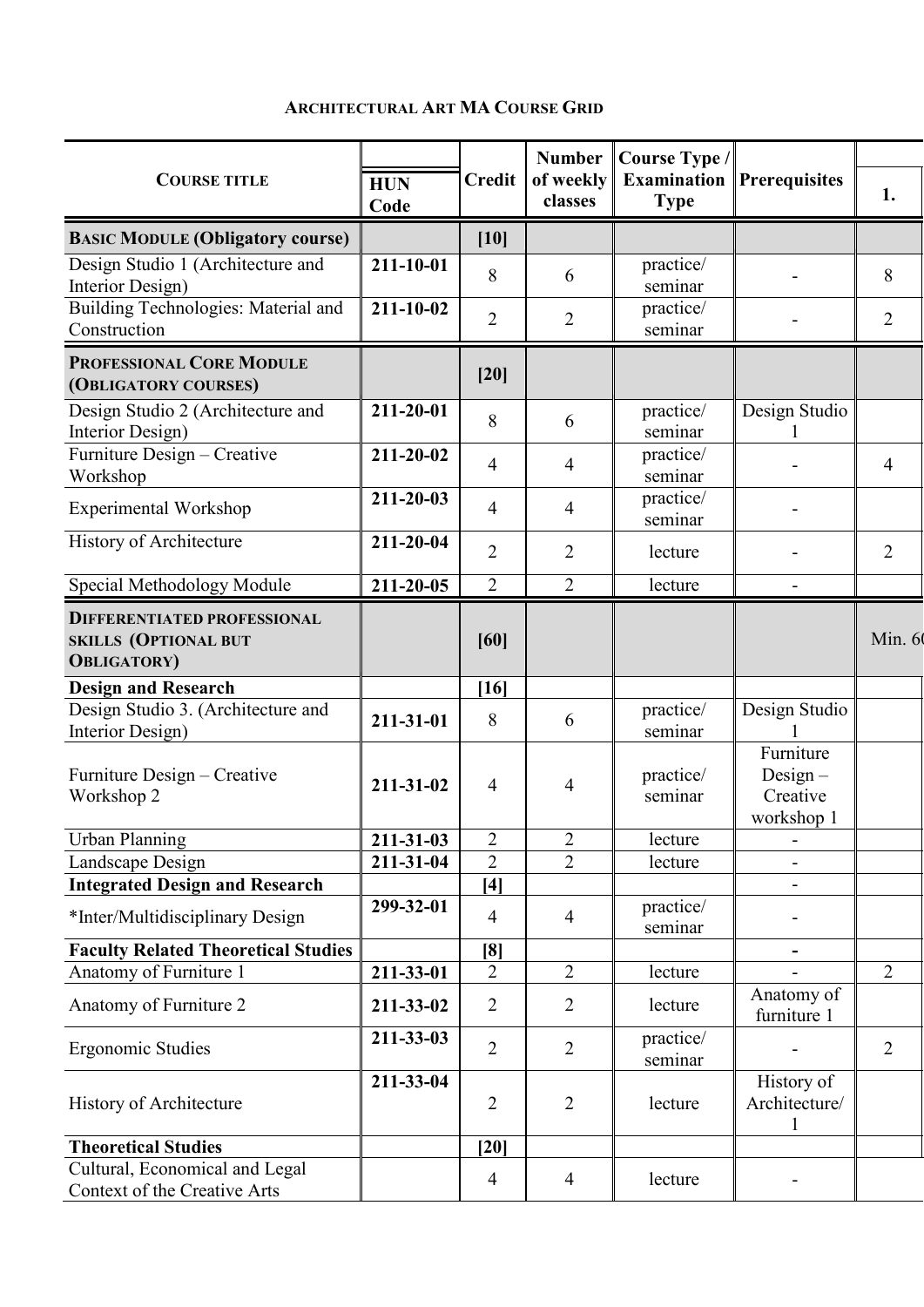| <b>COURSE TITLE</b>                                                                          | <b>HUN</b><br>Code | <b>Credit</b>  | <b>Number</b><br>of weekly<br>classes | Course Type /<br><b>Examination</b><br><b>Type</b> | <b>Prerequisites</b> | 1.             |
|----------------------------------------------------------------------------------------------|--------------------|----------------|---------------------------------------|----------------------------------------------------|----------------------|----------------|
| Contemporary Issues in Design<br>Culture                                                     |                    | 2              | 2                                     | lecture                                            |                      |                |
| Contemporary Issues of Space                                                                 |                    | $\overline{2}$ | 2                                     | lecture                                            |                      |                |
| Topics in Social Science: Design and<br>Art                                                  |                    | $\overline{2}$ | 2                                     | lecture                                            |                      |                |
| Presentation Skills I./                                                                      |                    | $\overline{2}$ | $\overline{2}$                        | practice/<br>seminar                               |                      |                |
| Art and Ecology                                                                              |                    | $\overline{2}$ | $\overline{2}$                        | lecture                                            |                      |                |
| Paradigm Shifts in Modernization and<br>Tradition                                            |                    | 4              | 4                                     | lecture                                            |                      |                |
| Thesis: Tutorial                                                                             |                    | $\overline{2}$ | $\overline{2}$                        | practice/<br>seminar                               |                      |                |
| Special Research Project                                                                     | 229-36-91          | $2 - 4$        |                                       |                                                    |                      |                |
| <b>Optional Courses</b>                                                                      |                    | [8]            |                                       |                                                    |                      |                |
| <b>Lighting Technology</b>                                                                   | 211-37-01          | $\overline{2}$ | $\overline{2}$                        | lecture                                            |                      |                |
| Digital Form Studies OR Computer<br>and Technology OR Computer-Aided<br>Architectural Design | 211-37-02          | 4              | $\overline{4}$                        | practice/<br>seminar                               |                      |                |
| Architectural visualisation                                                                  | 211-37-03          | $\overline{2}$ | $\overline{2}$                        | practice/<br>seminar                               |                      | $\overline{2}$ |
| <b>Individual Studies</b>                                                                    | 211-37-91          |                |                                       |                                                    |                      |                |
| Special Topics in Architecture                                                               | 211-37-92          |                |                                       |                                                    |                      |                |
| <b>Special Architectural Module</b>                                                          |                    |                |                                       |                                                    |                      |                |
| Objectives and Content in Visual<br>Education                                                |                    | $\overline{4}$ | $\overline{4}$                        | lecture                                            |                      |                |
| Methods and Society in Visual<br>Education                                                   |                    | $\overline{4}$ | 4                                     | practice/<br>seminar                               |                      |                |
| <b>Practice / Internship</b>                                                                 | 211-39-01          | $[4]$          | 6 week                                |                                                    |                      |                |
| <b>THESIS PROJECT COURSES</b>                                                                |                    | $[30]$         |                                       |                                                    |                      |                |
| <b>Project Work</b>                                                                          | 211-72-01          | 25             |                                       |                                                    |                      |                |
| <b>Thesis</b>                                                                                | 229-71-00          | 5              |                                       |                                                    |                      |                |
| <b>TOTAL</b>                                                                                 |                    | $[120]$        |                                       |                                                    |                      | 30             |

\***Obligatory Course**: to be selected from a list of topics offered each individual semester \*\***Optional Course**: to be selected from the differentiated professional courses offered at the department, and from the optional courses as well as other courses offered by other departments at the university. (If the student chooses an optional course from the courses of the differentiated optional courses offered by his own master program, the course credits may not be registered as credits for a differentiated professional course.) Optional courses may be accepted when selected from the course list offered by another university. (Credits received for the courses completed at other universities may be registered in correspondence to the general credit calculation rules of the institution.) The specific timing of the optional courses is open, however, certain courses may have prerequisites. The course grid defines how many optional course credits are needed for completing the MA degree requirements. \*\*\* Professional Methodology Module: completing this module is a compulsory part of the teacher training programs (in 8 credits). The courses within this module are the following: